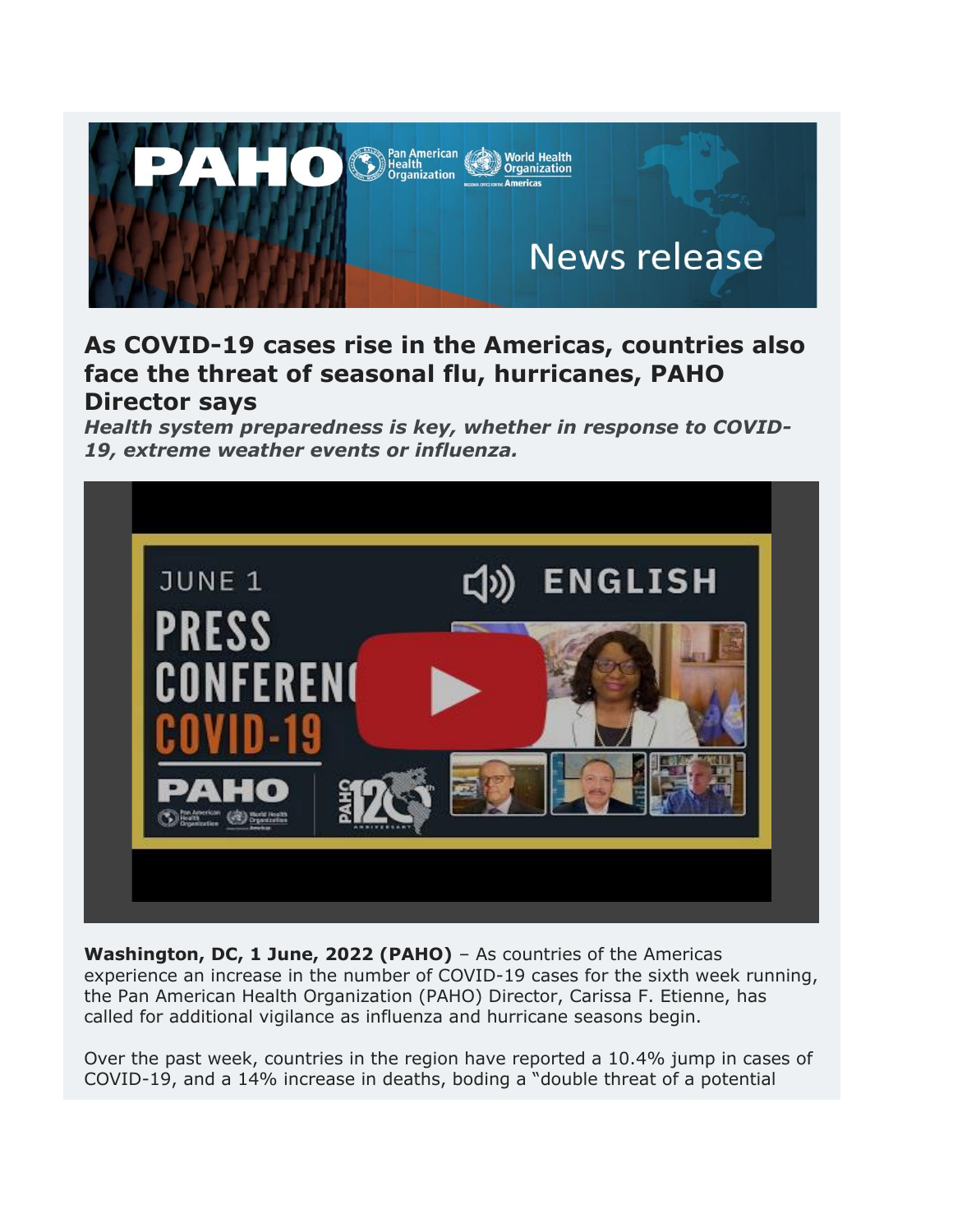influenza surge alongside a rise in COVID-19 cases, the Director said.

Influenza cases have been exceptionally low since COVID-19 began over two years ago, but things have started to change, the Director said during a media briefing today. "The flu virus is circulating again and not just during traditional flu season," she added.

Mexico and Peru have seen higher numbers of influenza cases than expected and Argentina, Chile and Uruguay have reported more hospitalizations than usual due to influenza.

Cases of respiratory virus in Chile, Paraguay, Brazil, Ecuador, and the Dominican Republic have also spiked among young children.

While most countries have integrated COVID-19 surveillance with efforts to track the influenza virus, Dr. Etienne highlighted that they must build on that capacity "to quickly identify the different respiratory viruses circulating in the Americas."

The PAHO Director also urged people to ensure they are up to date with the flu vaccine as this reflects the strains circulating now and can provide better protection to all at risk.

Influenza vaccination campaigns are important every year but even more so this year "as we are facing multiple risks at the same time," she said.

Dr. Etienne also highlighted that while the upcoming influenza season will primarily impact those countries in the southern hemisphere, countries in Central America and the Caribbean must prepare for hurricane season.

"It only takes one massive storm to destroy people's livelihoods, cripple our health systems and lead to countless lives lost," the PAHO Director said.

And with climate change leading to a rise in the frequency and impact of extreme weather events, such as hurricanes and floods, "we must prepare early so we are not caught off guard."

While many countries already have national plans for extreme weather events, Dr. Etienne urged leaders to ensure these are up to date.

"Countries should have a detailed understanding of their risk areas, and the likely populations and health facilities which could be affected," she said.

PAHO will continue to support countries to assess risks and address vulnerabilities ahead of time. PAHO's SMART hospitals program, which focuses on the renovation of health centers in areas vulnerable to natural disasters has also been applied across the region, helping countries withstand volcanic eruptions, hurricanes, and the pandemic.